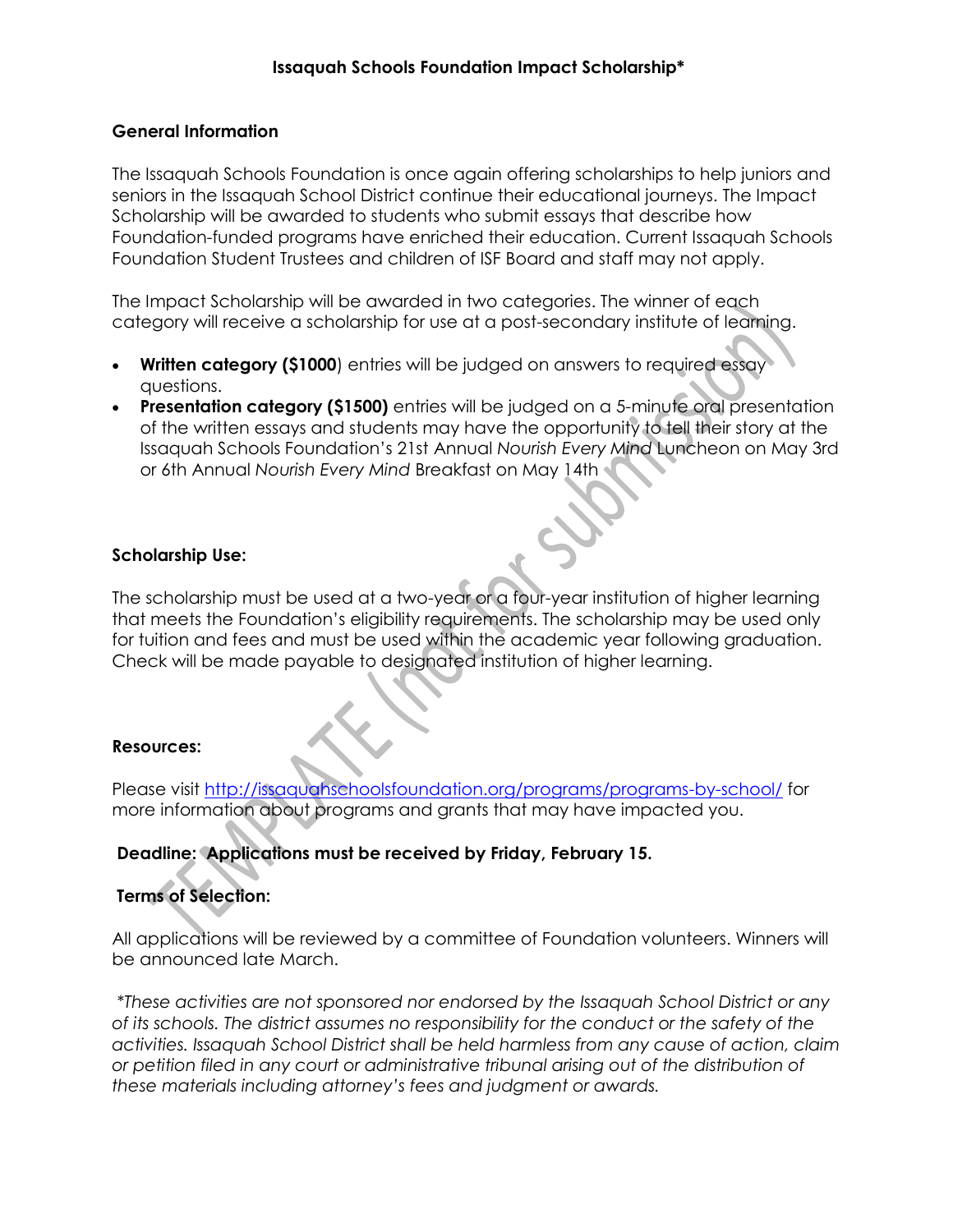#### **Personal Information**

**Applicant** First Name MI Last Name

Date of Birth

Address **City** Zip Code

Permanent Phone (family phone) Personal/Mobile Phone (applicant) Email address

## **Parent/Guardian Information**

If Parent/Guardian mailing address or telephone is different from home information and telephone listed above, please complete the fields below.

Address **City** Zip Code

Permanent Phone Personal/Mobile Phone Email address

# **Schools Attended**

Please list all the Issaquah School District Schools Attended by Applicant and the year attended. For Example: Maywood Middle School, 2012-2015 Liberty High School, 2015-present

## **Essay Questions**

Please answer each of the questions below in 400 words or less.

**How has a Foundation funded-program(s) helped you overcome a challenge or inspired your future?**

**What are your post-secondary educational plans** *(2 or 4 year college, trade school, certificate program, etc.)* and **why?**